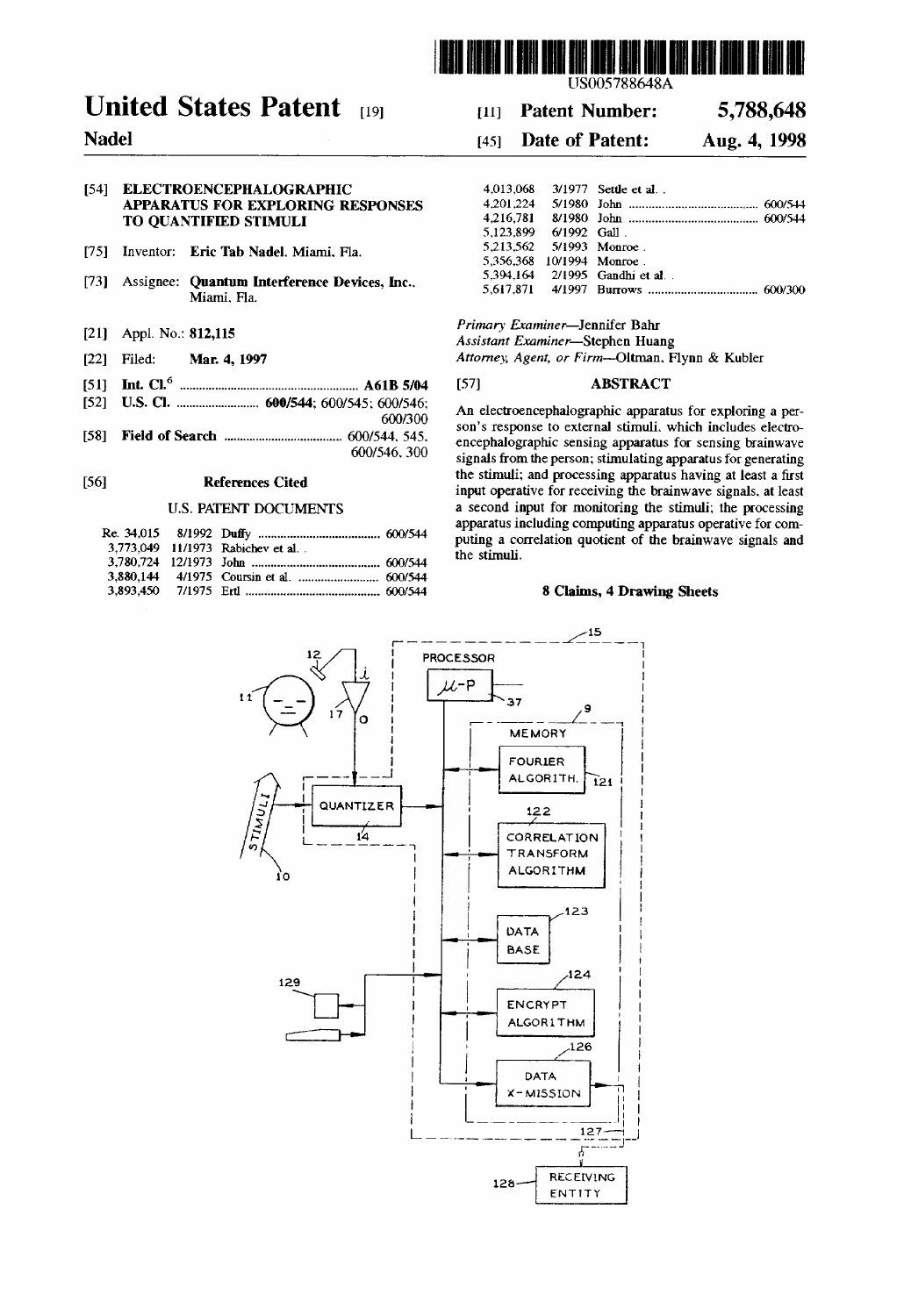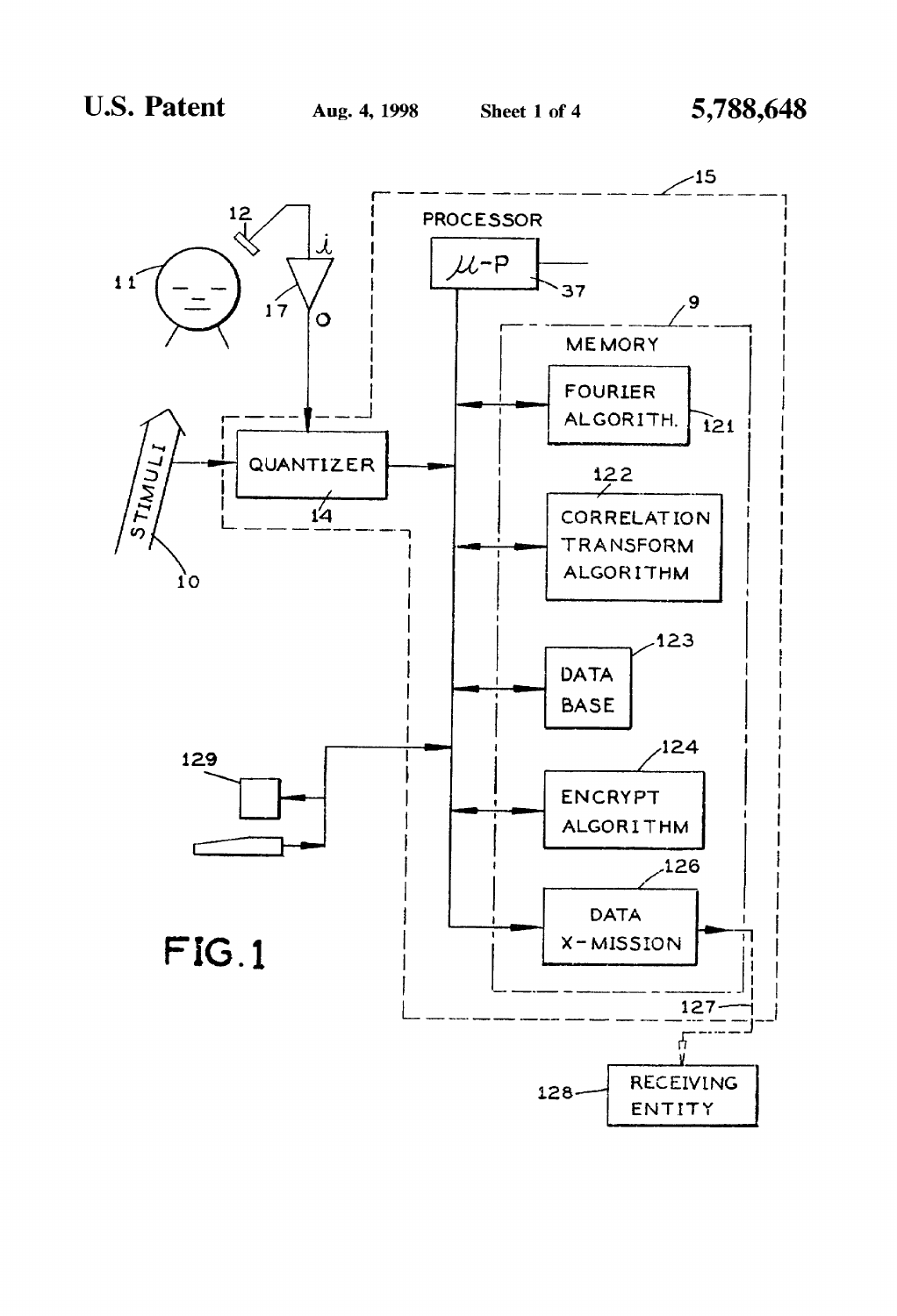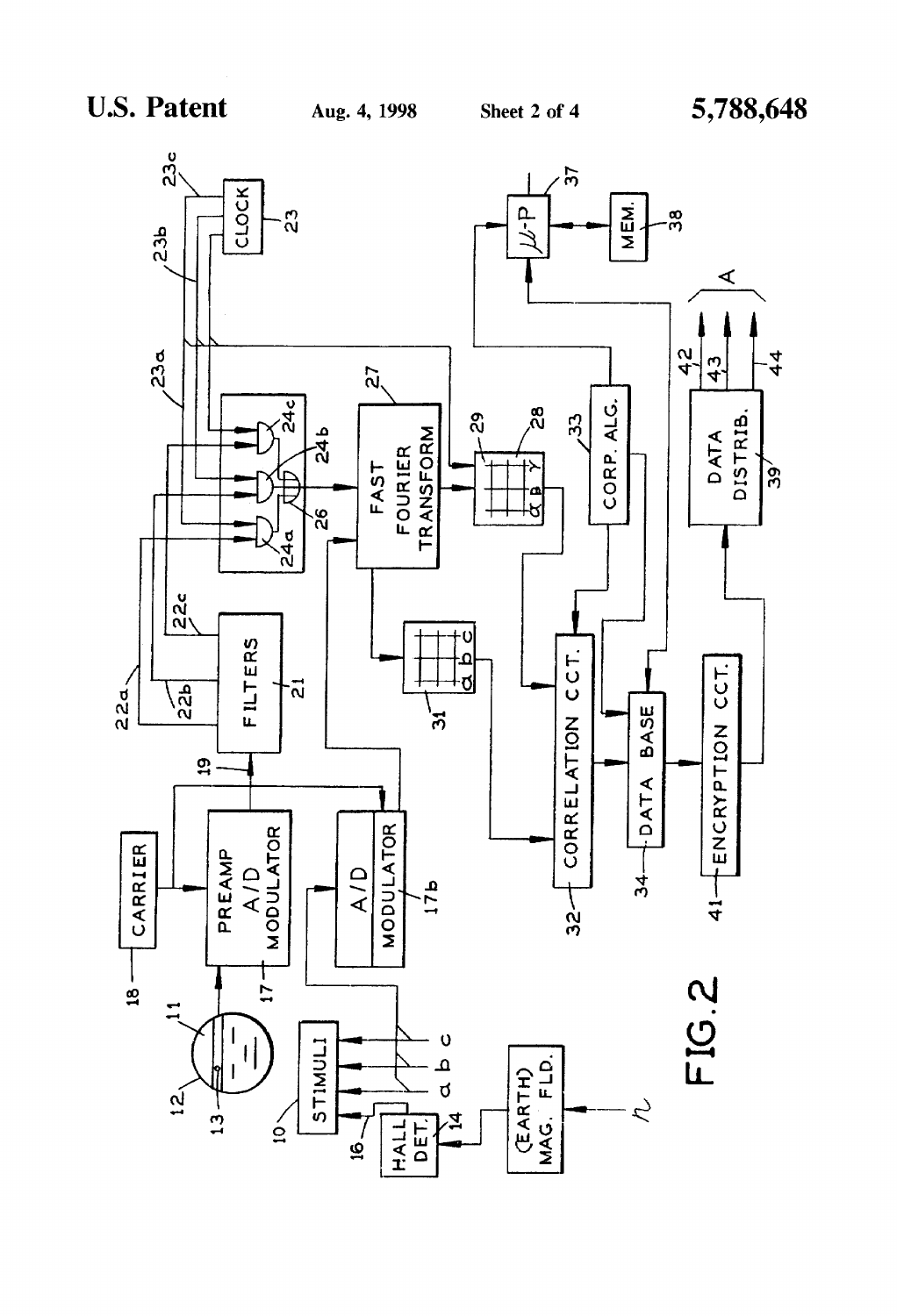

5,788,648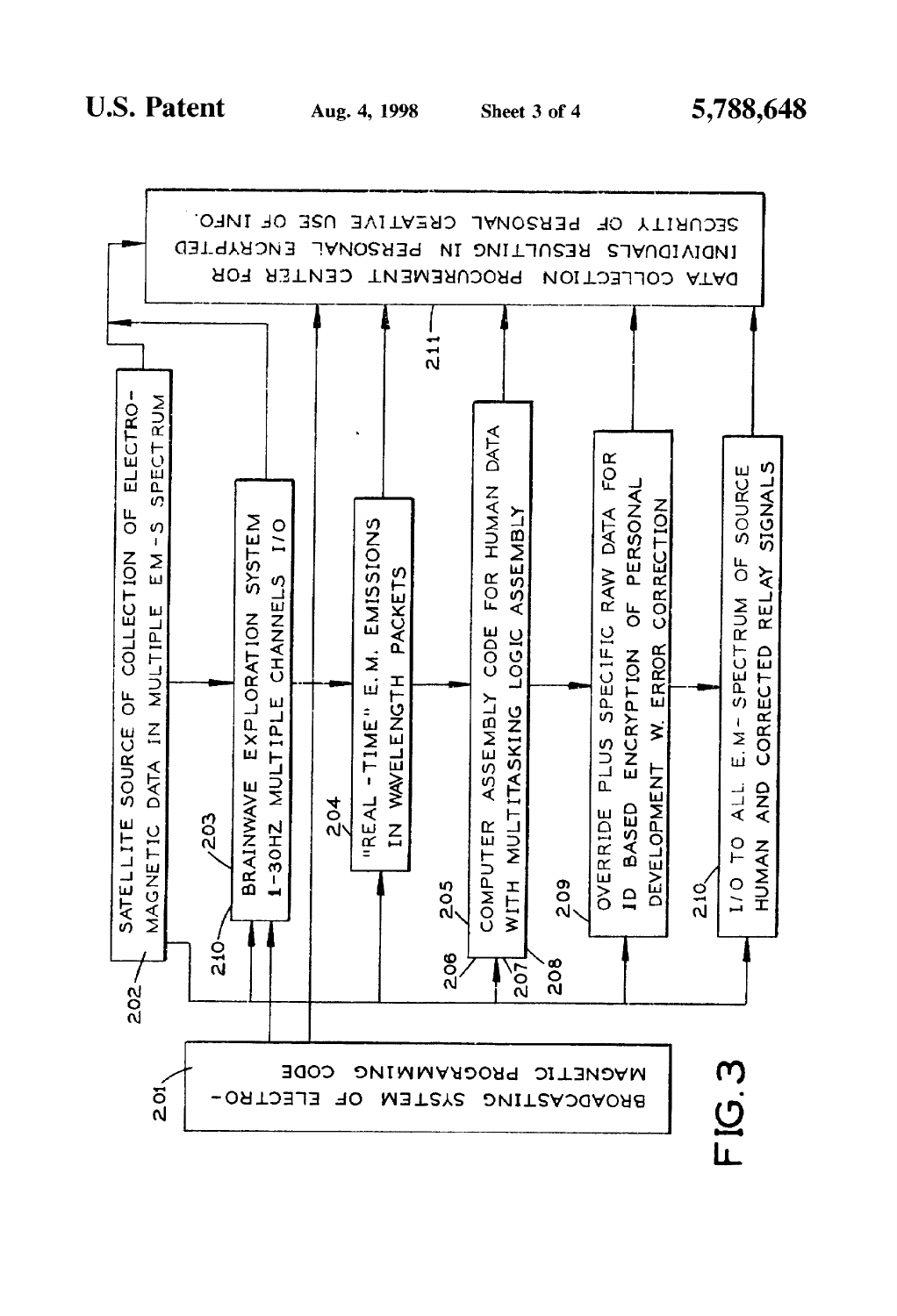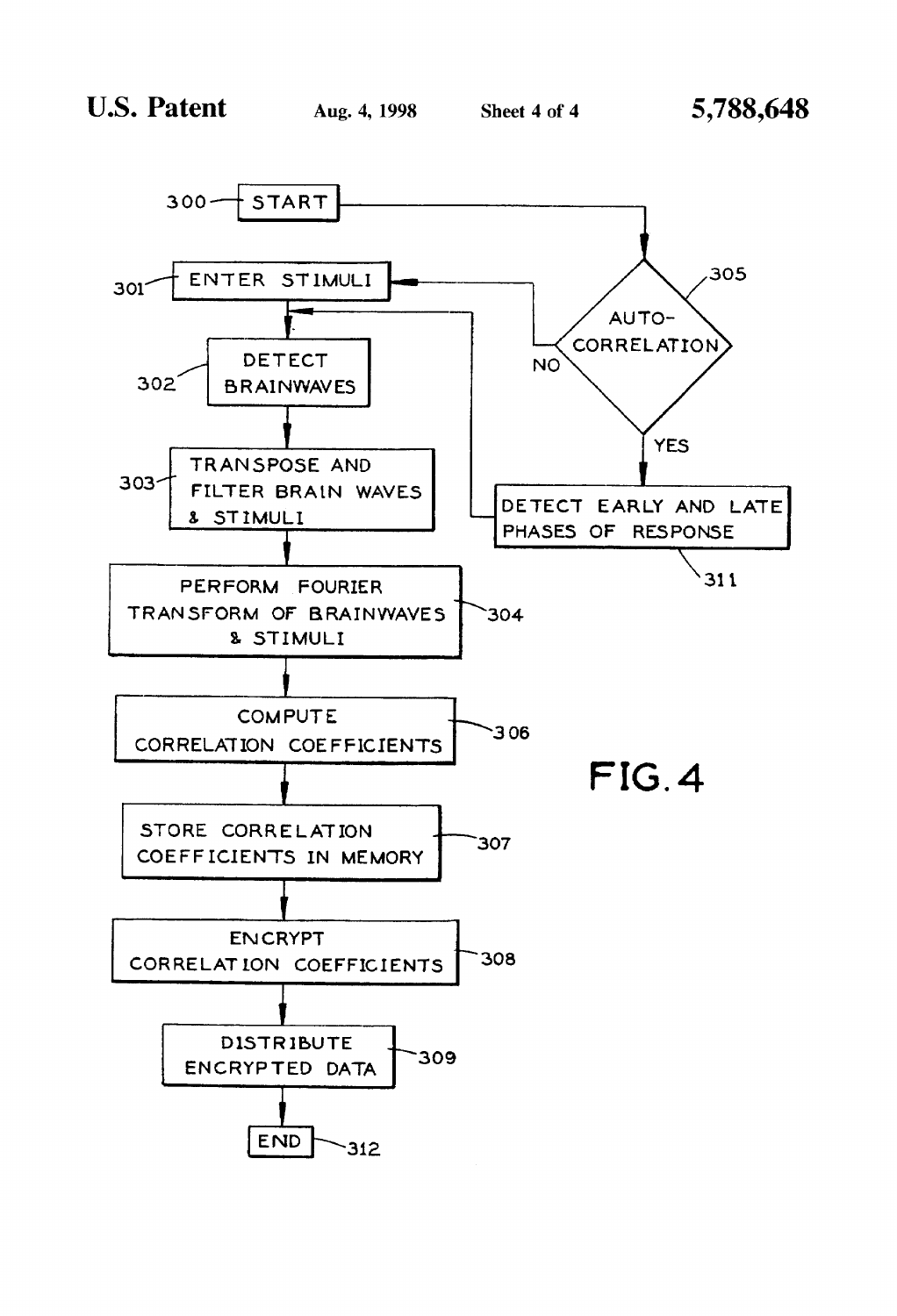#### **ELECTROENCEPHALOGRAPHIC** APPARATUS FOR EXPLORNG RESPONSES TO QUANTIFIED STIMULI

The invention relates to electroencephalographic appa- 5 ratus aimed at exploring a person's reactions and responses as expressed in the person's brainwave signals in response to various external quantifiable stimuli. In particular the invention is directed to generating such responses in quan tified format and to generate correlation coefficients between 10 the stimuli and the responses.

#### BACKGROUND OF THE INVENTION

A considerable amount of research has been undertaken in<br>playing the pattern and similar research human beginning exploring the nature and significance of human brainwaves. as they can be studied by sensitive electronic sensing devices.

Encephalographic devices are described in U.S. Pat. No.  $4.013,008$ , which relates to an encephalographic activated  $20$ control system, U.S. Pat. No. 5,356,368, which describes methods and apparatus for entraining human brain patterns by means of frequency following response techniques. In this reference, in one embodiment, a plurality of electroen cephalographic wave forms characteristic of a given state of  $_{25}$  consciousness, are combined to yield an electroencephalographic waveform to which subjects may be susceptible. U.S. Pat. No. 5,123,899 shows examples of different brain-waves.

From the prior art it is known that human brain wave 30 signals can be resolved into so-called alpha-waves, beta waves, delta-waves and so forth, and that each react differ ently in response to external stimuli, such as light, sounds. Smells, tactile stimuli, etc.

directed to the object of correlating quantitatively any connection between external stimuli and the brainwave responses of a human brain. In this context the range of interest is especially directed to the domain of quantifying a relation between various phases of external stimuli and 40 resulting brain waves, but not limited to responses to quantifiable stimuli that can be expressed and measured quantitatively. Applicant, however, is unaware of earlier explorations 35

The invention is by extension also directed to the domain of quantifying a so-called auto-correlation between various 45 phases of application of external stimuli.

#### SUMMARY OF THE INVENTION

The invention is directed to the art of expanding the  $arct$  of  $50$ exploring and analyzing a person's responses to stimuli. i.e. stimulations applied in the form of quantifiable stimuli including, but not limited to, external stimuli in the form of any one of and combinations of oral, visual, tactile, acoustic there is provided electroencephalographic apparatus for exploring a person's response to external stimuli, which includes electroencephalographic sensing apparatus for sensing brainwave signals from the person; stimulating apparatus for generating the stimuli; and processing appa- $\epsilon_0$  for the purpose of description and not of limitation. ratus having at least a first input operative for receiving the brainwave signals, at least a second input for monitoring the stimuli; the processing apparatus including computing appa ratus operative for computing a correlation quotient of the brainwave signals and the stimuli. and/or olfactory stimuli. In accordance with the invention,  $55$ 

According to a further feature of the invention the elec troencephalographic sensing apparatus includes brainwave signal sensing apparatus coupled to the person's brain, and amplifying apparatus coupled to the brainwave signal sens ing apparatus for amplifying and conditioning the brain waves for entry to the processing apparatus.

According to another feature, the apparatus according to the invention includes stimulating apparatus having quantizing apparatus for quantizing the stimuli, wherein further the stimuli include at least one of visual, oral, tactile, acoustic and olfactory stimuli.

According to an additional feature, the quantizing appa ratus includes a quantifier having an output coupled to the processing apparatus, wherein the processing apparatus includes a microprocessor, and a memory coupled to the processor for storing processing programs for the microprocessor.

Again, according to another feature a Fourier algorithm is stored in the memory for transforming the brainwave signal into a Fourier signal, wherein the Fourier algorithm can be a fast Fourier algorithm.

According to a still further feature, the apparatus accord ing to the invention provides a correlation transform stored in the memory for generating a correlation coefficient between the brainwave signal and the stimuli.

The apparatus according to the invention may further include an encryption algorithm stored in the memory for encrypting the correlation coefficient.

In the inventive apparatus, the brainwave signal can be divided into phases including an early phase before receipt of the stimuli, and a later phase following the stimuli. and the correlation transform algorithm may be operative for generating an auto-correlation coefficient based on the cor relation between the early and the later phases.

The invention may further include data transmission apparatus for transmitting the correlation factor to a receiv ing entity spaced apart from the processing apparatus, and a data base in the memory for storing computing data for the microprocessor.

Further objects and advantages of this invention will be apparent from the following detailed description of a pres ently preferred embodiment which is illustrated schemati cally in the accompanying drawings.

#### BRIEF DESCRIPTION OF THE FIGURES

FIG. 1 is a basic block-diagram of the invention. broadly presented.

FIG. 2 is a more detailed block-diagram showing details of the electronic response and an analysis system;

FIG. 3 is a block-diagram of a broadly presented advanced layout of the invention; and

FIG. 4 is a flow chart showing major program steps of the control arrangement,

Before explaining the disclosed embodiment of the present invention in detail it is to be understood that the invention is not limited in its application to the details of the particular arrangement shown since the invention is capable of other embodiments. Also, the terminology used herein is

#### DESCRIPTION OF THE PREFERRED EMBODIMENTS

65 In FIG. 1 a person 11 is coupled to an electroencephalo graphic processing arrangement 15 via a sensing apparatus 12, which can have different forms, e.g. as a sensing plate 12 disposed in close proximity to the brain of the person. The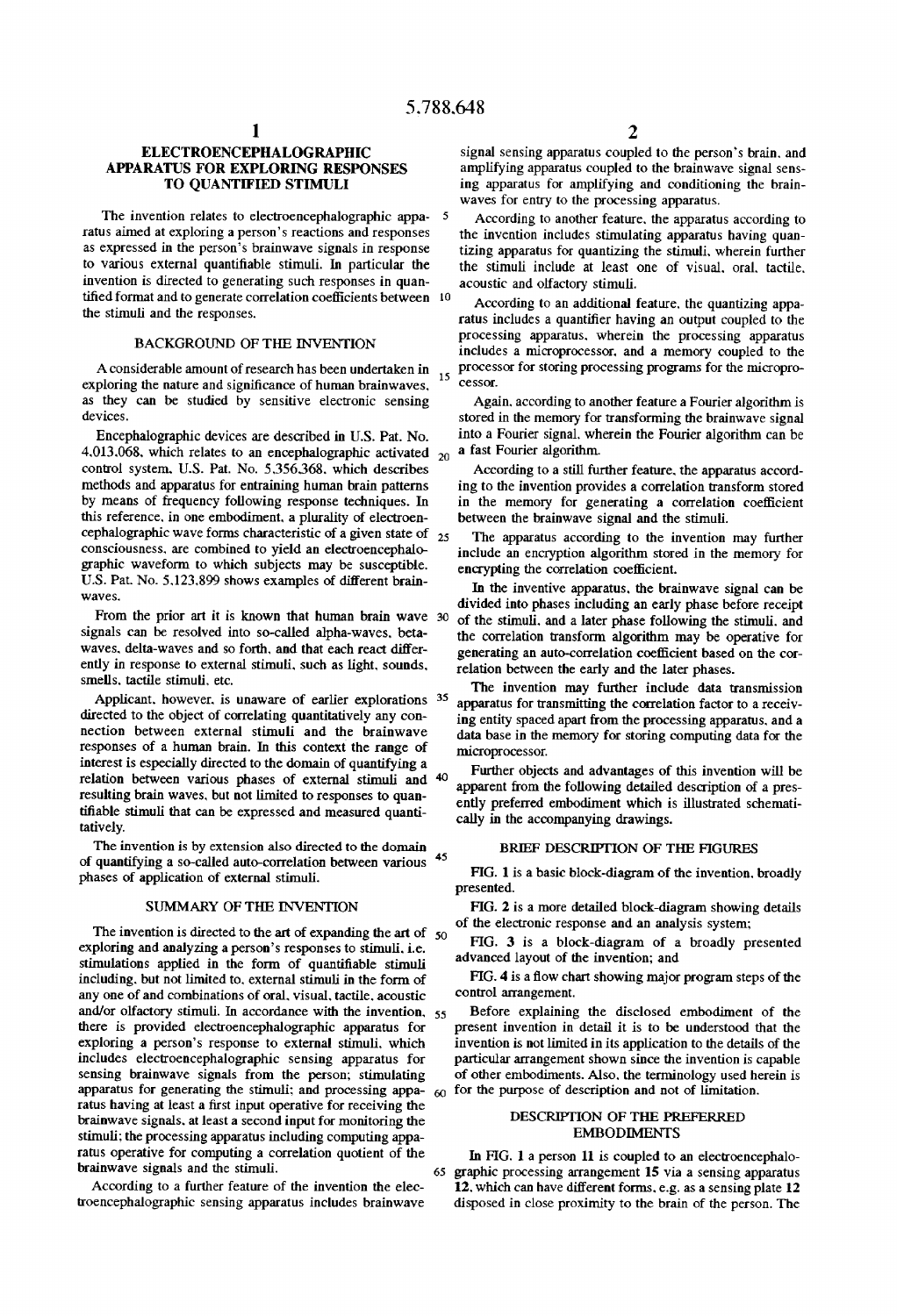$\mathfrak{p}$ 

35

sensing device can have other forms, such as e.g. one or more electrodes 13 (FIG. 2) held in close contact with the head of the person 11. The output of the sensing device is coupled to an input of a sensitive preamplifier 17 having an output O connected to the processor 15. A stimulating arrangement shown here simply as an arrow 10 is arranged to apply one or more stimuli to the person. The stimuli can preferably be of a quantifiable type which can be measured and recorded numerically. Examples of stimuli are visual displays or light signals of different colors and intensities. O oral instructions presented in a quantifiable manner which operate to make different impressions on the person 11, or tactile stimuli such as pressure applied in different magni tudes to some part of the person, or acoustic sounds which can be applied in different frequencies or intensities or 15 Fourier transforms of the individual brainwaves alpha, beta, olfactory stimuli which can be applied in the form of different types of smell of different intensities. A quantizing device, including essentially an analog measuring device connected to an analog to digital converter (A/D converter) measures and quantifies the stimuli and presents its digital 20 output to the processor 15, in addition to the brainwave signal. In the processor 15 both the stimuli and the brain wave signals are processed through a Fourier transform 121. the algorithm for which is stored in memory (i.e. data base 123 of the processor. After being processed through the 25 Fourier transform, the respective elements of the transform<br>are processed in a correlation quotient transform algorithm  $122$ , also stored in memory in the processor 15. The correlation coefficient produced by the correlation transform algorithm is a measure for the degree of correlation between 30 the stimuli and the brainwave signals.<br>Descriptions of Fourier transforms and correlation algo-

rithms are well known and widely described in engineering and mathematical literature and have therefore not been described in detail in this disclosure.

The resulting correlation coefficient may be stored in the processor's data base and used for further research, or displayed on an output device 128. Alternatively the results may be transmitted via a data transmission device 126 to a may be transmitted via a data transmission device 126 to a remote receiving entity 128, such as e.g. research center or

the like.<br>Due to the potentially sensitive nature of such highly personal information, the data may be processed through an encryption algorithm  $124$ , also stored in the data base  $123$  of  $45$ the processor.

FIG. 2 shows a more detailed block diagram of the processor 15. In FIG. 2 various stimuli are entered at respective inputs a,b,c, etc. of a stimuli pre-processing circuit 10.

In FIG. 2 the person 11 is equipped with an electrode or set of electrodes 12 as conventionally used in electroencephalic explorations. The electrode 12 may include a plurality of encephalographic electrode units 13 each of electrode units 13. The electrode units 13 may be selected by a selection device not shown. The person 11 can be exposed to a plurality of stimuli a,b,c-n presented singly or in combination. The stimuli are typically in the nature of visual, oral, tactile, acoustic, olfactory stimuli, but may 60 further include impressions such as electric, magnetic, temperature induced sensations and so forth. Magnetic impressions are measured by a Hall detector 14 which has an electric output 16. The brainwaves as detected by electrode modulator circuit 17 which preamplifies the brain signals and transposes the frequency of the signals to a higher units 12 are amplified in an A/D converter and preamplifier- 65

frequency by means of a carrier signal generator 18, and appear as a transposed higher frequency input at 19 of a set of frequency band filters 21, causing discrete signal frequen cies to appear at filter outputs 22a, 22b, 22c, etc. The discrete signal frequencies are scanned by a clock 23 having corre sponding clock output signals of different phases 23a, 23b, 23c, etc. applied to a set of scanning gates 24a, 24b, 24c, etc. The outputs of the scanning gates are combined in an OR-gate 26 and applied sequentially to a fast Fourier transform circuit 27, which resolves the individual brain waves as applied to a recirculating memory matrix 28. Each of a plurality of crosspoints of matrix 28 represents a memory cell 29. The vertical columns of memory cells 29 represent the momentary amplitude of constants of the gamma delta, etc. which are stored momentarily at vertical crosspoints, alpha, beta, gamma, delta, etc. At the same time the stimuli a,b,c are resolved in respective harmonics in another recirculating memory matrix. 31 having verticals a,b,c corresponding to verticals alpha, beta, gamma, delta. etc. of matrix 28.

A correlation circuit 32 computes, by means of a corre lation algorithm stored in correlation algorithm circuit 33, the cross-correlation coefficients between each brainwave signal alpha, beta, gamma, . . . and the respective stimuli a,b,c . . . etc.

It follows that other correlations may be of interest, such as correlations between values stored in verticals a,b,c and alpha and beta. and so forth. Furthermore, auto-correlations between different phases of signals alpha, beta, gamma, etc. may be of interest. Various correlations may be selected from a manual keyboard 33 controlling the correlation circuit 32.

The resulting correlations may be stored in a database 34 under control of a micro-processor (up) (37) connected to a program memory 38. The data in database 34 may be distributed to interested and/or authorized entities or agencies A. via a data distribution circuit  $39$ . Due to the potentially sensitive nature of the data, an encryption circuit 41 may be interposed between distribution circuit 39 and the data base 34.

The data distribution circuit 39 is capable of transmitting the encrypted data on any one of a number of transmission channels 42, 43.44, which may be conventional or dedicated voice band data channels, and which may employ any type of data transmission media such as cable, fiber-optic, microwave, etc., or packet-switched data channels.

plurality of encephalographic electrode units 13 each of multi-channel I/O 210, 203, or via real-time electromag-<br>which may be selected, or selected in combinations of 55 netic emissions in wavelength packets (204) to a da 50 invention for further exploration of brain-wave signals. FIG. 3 shows a contemplated expanded version of the wherein a satellite source for collection of electromagnetic data in multiple electromagnetic spectra 202 feeds the data to a brainwave exploration system in the  $1-30$  HZ range via multi-channel  $1/10$  210, 203, or via "real-time" electromagcollection procurement center 211 for individuals resulting in personal encrypted security I.D. of personal creative use of information.

> The satellite source of collection 202 further communi cates with a repository 205 (207. 206, and 208) for human data with multi-tasking logic assembly, and with an override facility 209 plus specific raw data for ID based encryption of personal development with error correction, and with an I/O feature 210 to all EM-spectrum of source human and cor rected relay signals. The features of brainwave exploration system 210, 203, the real-time E.N. emissions 204, the computer assembly code 205 (207. 206. and 208), the